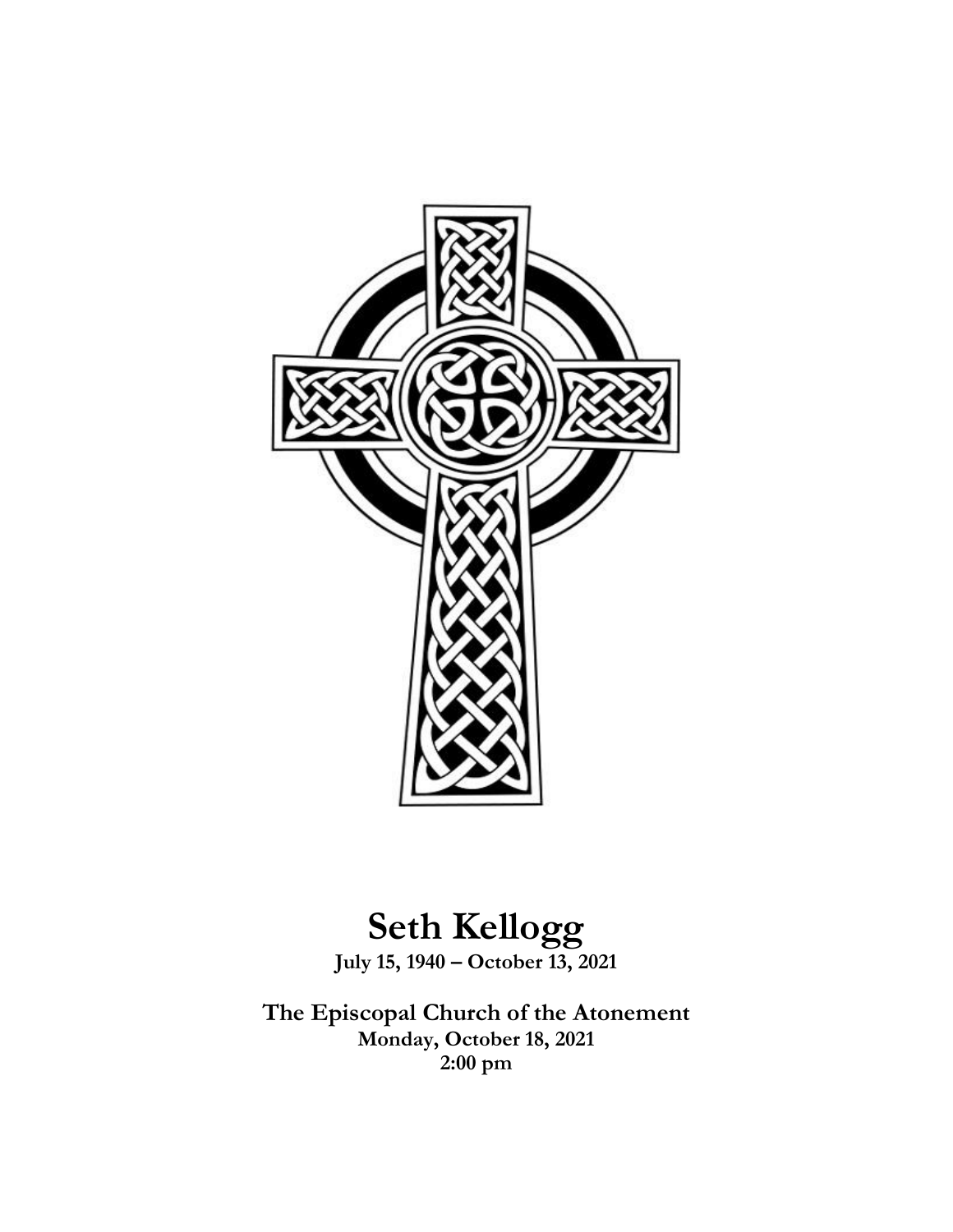# Voluntary

# *The people stand as the ministers enter.*

I am Resurrection and I am Life, says the Lord. Whoever has faith in me shall have life, even though he die. And everyone who has life, and has committed himself to me in faith, shall not die for ever*.*

As for me, I know that my Redeemer lives and that at the last he will stand upon the earth. After my awaking, he will raise me up; and in my body I shall see God. I myself shall see, and my eyes behold him who is my friend and not a stranger.

For none of us has life in himself, and none becomes his own master when he dies. For if we have life, we are alive in the Lord, and if we die, we die in the Lord. So, then, whether we live or die, we are the Lord's possession.

Happy from now on are those who die in the Lord! So it is, says the Spirit, for they rest from their labors.

| Celebrant | The Lord be with you. |
|-----------|-----------------------|
| People    | And also with you.    |
| Celebrant | Let us pray.          |

O God of grace and glory, we remember before you this day our brother, Seth. We thank you for giving him to us, his family and friends, to know and to love as a companion on our earthly pilgrimage. In your boundless compassion, console us who mourn. Give us faith to see in death the gate of eternal life, so that in quiet confidence we may continue our course on earth, until, by your call, we are reunited with those who have gone before; through Jesus Christ our Lord. **Amen.**

Most merciful God, whose wisdom is beyond our understanding: Deal graciously with Connie and Tanya in their grief. Surround them with your love, that they may not be overwhelmed by their loss, but have confidence in your goodness, and strength to meet the days to come; through Jesus Christ our Lord. **Amen.**

*The people sit.* First Reading *Job 38:1-7; 39:26-28* read by Marshall Hughes A Reading from Job

Then the Lord answered Job out of the whirlwind: Who is this that darkens counsel by words without knowledge? Gird up your loins like a man, I will question you, and you shall declare to me. Where were you when I laid the foundation of the earth? Tell me, if you have understanding. Who determined its measurements—surely you know! Or who stretched the line upon it? On what were its bases sunk, or who laid its cornerstone when the morning stars sang together and all the heavenly being[s](javascript:void(0);)\* shouted for joy?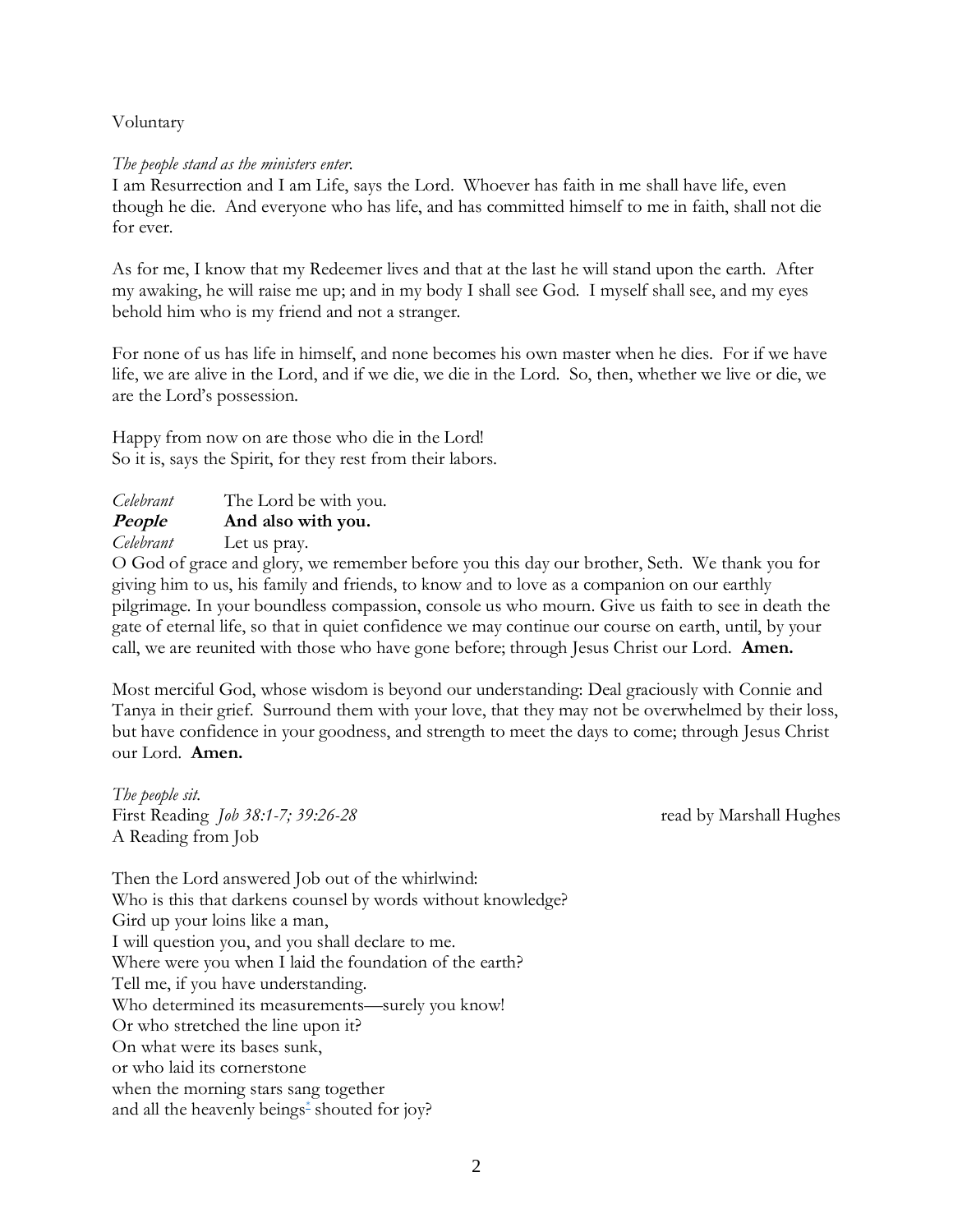Is it by your wisdom that the hawk soars, and spreads its wings towards the south? Is it at your command that the eagle mounts up and makes its nest on high? It lives on the rock and makes its home in the fastness of the rocky crag.

*Reader* The Word of the Lord. **People Thanks be to God.**

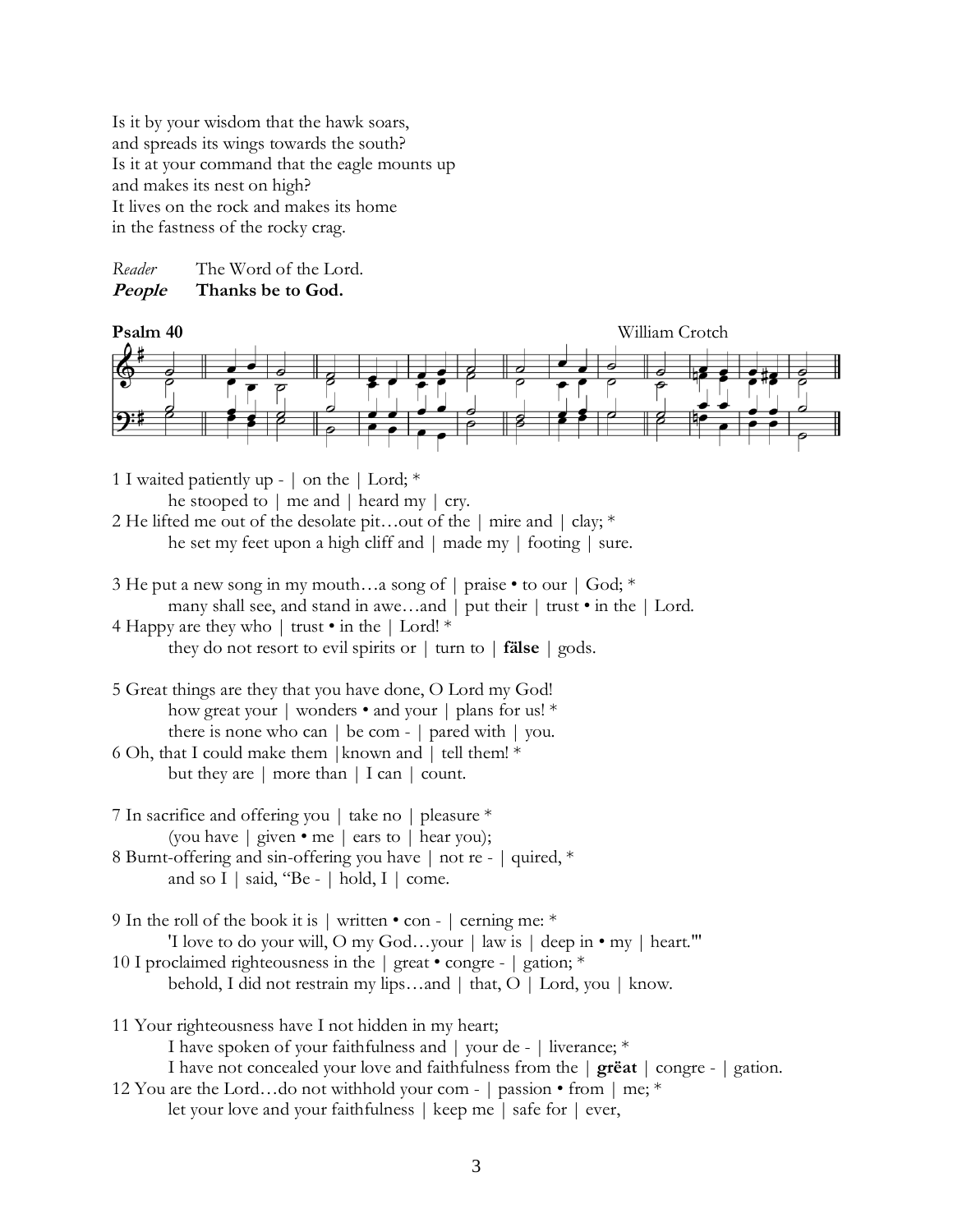

13 For innumerable troubles have crowded upon me… my sins have overtaken me, and  $I \mid \text{can}$  - not  $\mid$  see; they are more in number than the hairs of my head, | and my | **heärt** | fails me. 14 Be pleased, O |LORD, • to de - | liver me; O | LORD, make | haste to | help me. 15 Let them be ashamed and altogether dismayed…who seek after my |life • to de - | stroy it; let them draw back and be disgraced… who take |pleasure • in | my mis - |fortune. 16 Let those who say "aha!" and gloat over me |be con - | founded, be - |cause they | are a - | shamed.

17 Let all who seek you rejoice in | you • and be | glad; let those who love your salvation continually say, | **"Grëat** | is the | LORD!" 18 Though I am | poor • and af - | flicted, the | Lord will | have re - | gard for me. †19 You are my helper and | my de - | liverer; do not | tarry, | O my | God.

Second Reading *Romans 8:14-19, 34-35, 37-39* read by Candy Oyler A Reading from Paul's Letter to the Romans

All who are led by the Spirit of God are children of God. For you did not receive a spirit of slavery to fall back into fear, but you have received a spirit of adoption. When we cry, "Abba! Father!" it is that very Spirit bearing witness with our spirit that we are children of God, and if children, then heirs, heirs of God and joint heirs with Christ-- if, in fact, we suffer with him so that we may also be glorified with him.

I consider that the sufferings of this present time are not worth comparing with the glory about to be revealed to us. For the creation waits with eager longing for the revealing of the children of God.

Who is to condemn? It is Christ Jesus, who died, yes, who was raised, who is at the right hand of God, who indeed intercedes for us. Who will separate us from the love of Christ? Will hardship, or distress, or persecution, or famine, or nakedness, or peril, or sword?

No, in all these things we are more than conquerors through him who loved us. For I am convinced that neither death, nor life, nor angels, nor rulers, nor things present, nor things to come, nor powers, nor height, nor depth, nor anything else in all creation, will be able to separate us from the love of God in Christ Jesus our Lord.

*Reader* The Word of the Lord. **People Thanks be to God.**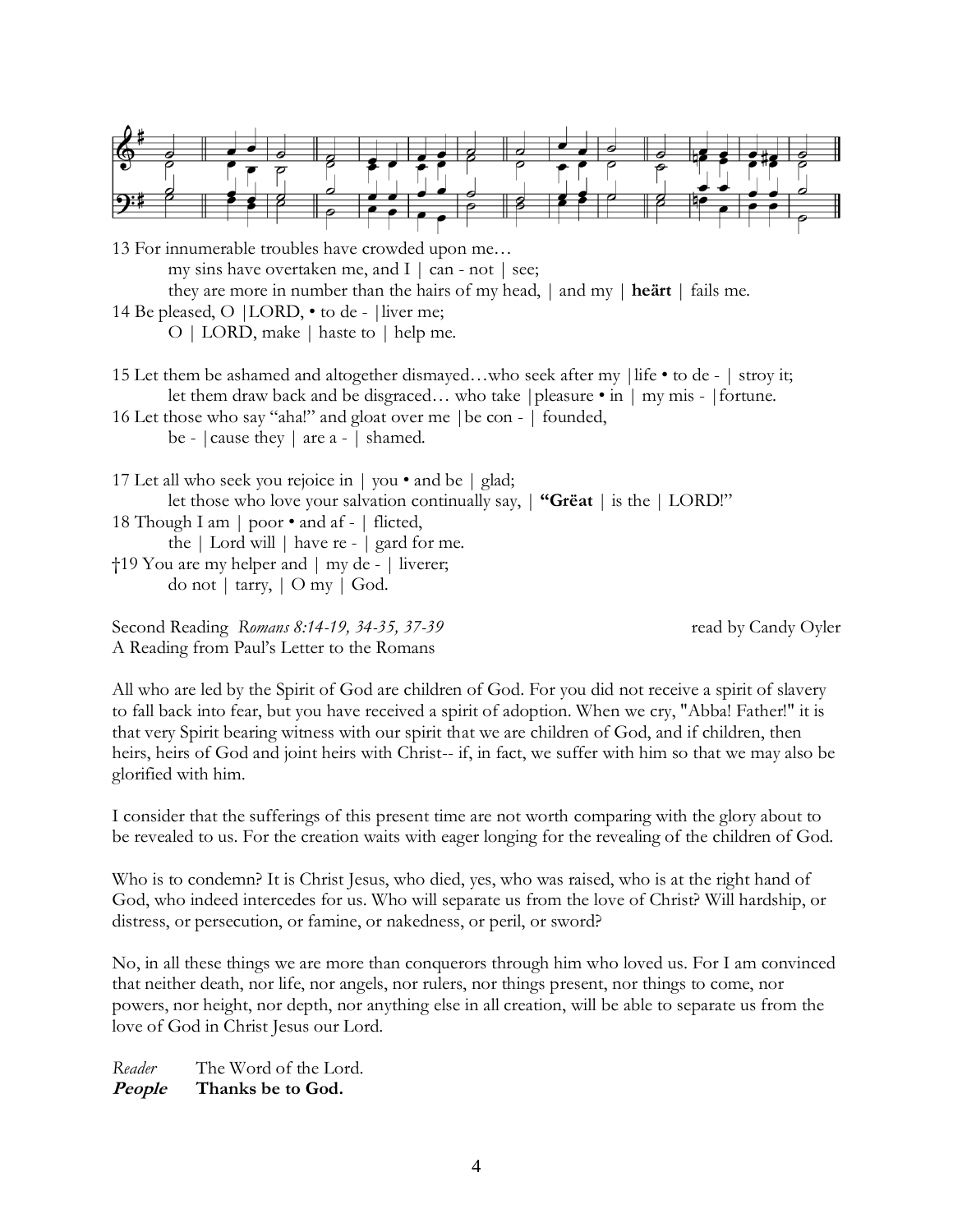*The people stand to sing the hymn.* **Hymn 488** *Be thou my vision, O Lord of my heart The Hymnal 1982*

**The Holy Gospel** *John 6:37-40*

*Priest* The Holy Gospel of our Lord Jesus Christ according to John **People Glory to you, Lord Christ.**

Jesus said to the people, "Everything that the Father gives me will come to me, and anyone who comes to me I will never drive away; for I have come down from heaven, not to do my own will, but the will of him who sent me. And this is the will of him who sent me, that I should lose nothing of all that he has given me, but raise it up on the last day. This is indeed the will of my Father, that all who see the Son and believe in him may have eternal life; and I will raise them up on the last day."

*Priest* The Gospel of the Lord. **People Praise to you, Lord Christ.**

# *All stand*

In the assurance of eternal life given at Baptism, let us proclaim our faith and say, **I believe in God, the Father almighty, creator of heaven and earth. I believe in Jesus Christ, his only Son, our Lord. He was conceived by the power of the Holy Spirit and born of the Virgin Mary. He suffered under Pontius Pilate, was crucified, died, and was buried. He descended to the dead. On the third day he rose again. He ascended into heaven, and is seated at the right hand of the Father. He will come again to judge the living and the dead. I believe in the Holy Spirit, the holy catholic Church, the communion of saints, the forgiveness of sins, the resurrection of the body, and the life everlasting. Amen.**

# **Prayers of the People**

For our brother, Seth, let us pray to our Lord Jesus Christ who said, "I am Resurrection and I am Life."

Lord, you consoled Martha and Mary in their distress; draw near to us who mourn for Seth, and dry the tears of those who weep. **Hear us, Lord.**

**Homily** The Rev. Nancy Webb Stroud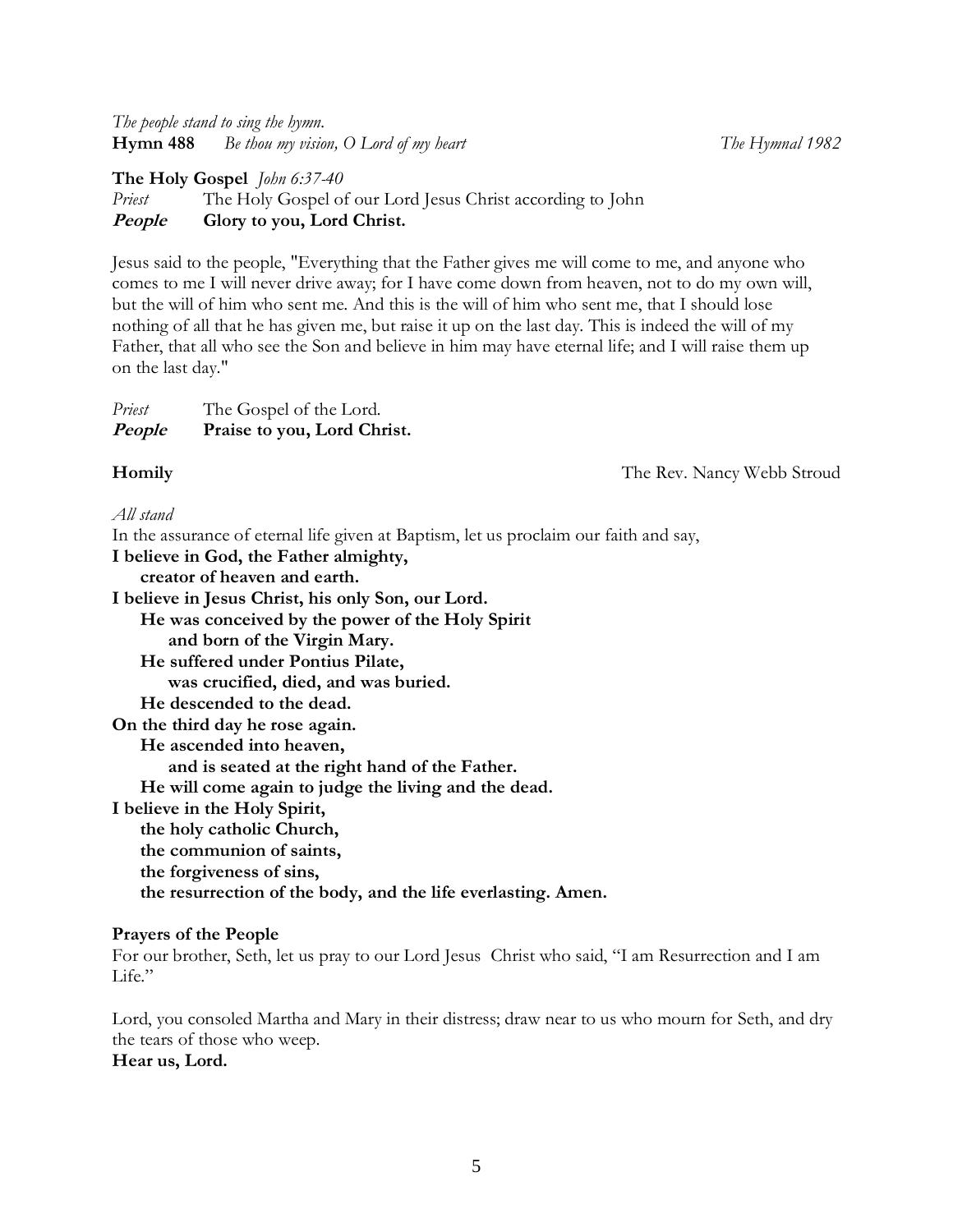You wept at the grave of Lazarus, your friend; comfort us in our sorrow. **Hear us, Lord.**

You raised the dead to life; give to our brother eternal life. **Hear us, Lord.**

You promised paradise to the thief who repented; bring our brother to the joys of heaven. **Hear us, Lord.**

Our brother was washed in Baptism and anointed with the Holy Spirit; give him fellowship with all your saints.

**Hear us, Lord.**

He was nourished with your Body and Blood; grant him a place at the table in your heavenly kingdom.

# **Hear us, Lord.**

Comfort us in our sorrows at the death of our brother; let our faith be our consolation, and eternal life our hope.

# **Hear us, Lord.**

Lord Jesus Christ, we commend to you our brother Seth, who was reborn by water and the Spirit in Holy Baptism. Grant that his death may recall to us your victory over death, and be an occasion for us to renew our trust in your Almighty love. Give us, we pray, the faith to follow where you have led the way; and where you live and reign with the Father and the Holy Spirit, to the ages of ages. **Amen.**

# **The Peace**

*Celebrant* The peace of the Lord be always with you. **People And also with you.**

# **The Great Thanksgiving**

|           | <b>Hymn 335</b> I am the bread of life     | The Hymnal 1982 |
|-----------|--------------------------------------------|-----------------|
| Celebrant | The Lord be with you.                      |                 |
| People    | And also with you.                         |                 |
| Celebrant | Lift up your hearts.                       |                 |
| People    | We lift them to the Lord.                  |                 |
| Celebrant | Let us give thanks to the Lord our God.    |                 |
| People    | It is right to give him thanks and praise. |                 |

# *The Celebrant proceeds*

It is right, and a good and joyful thing, always and everywhere to give thanks to you, Father Almighty, Creator of heaven and earth.

Through Jesus Christ our Lord; who rose victorious from the dead, and comforts us with the blessed hope of everlasting life. For to your faithful people, O Lord, life is changed, not ended;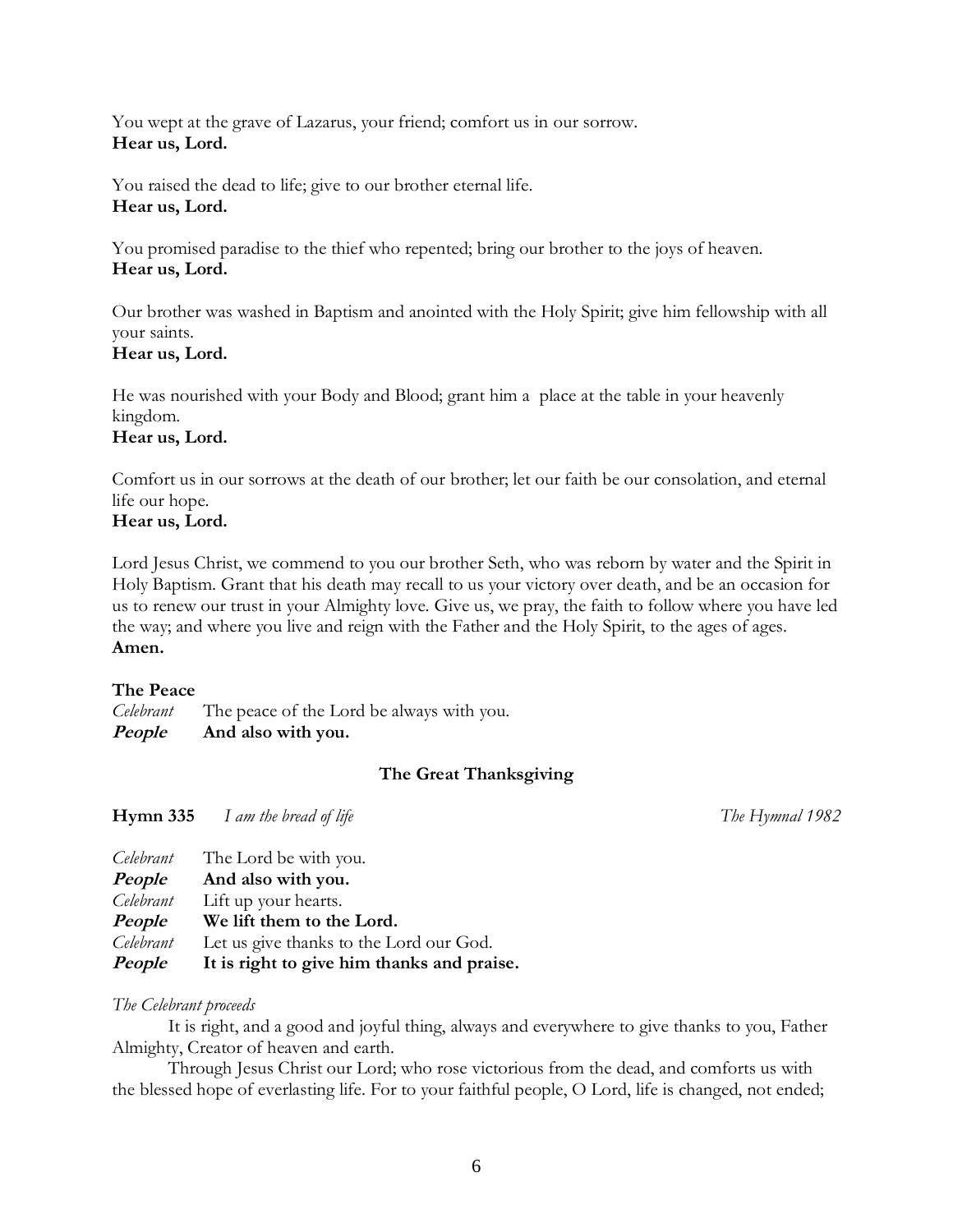and when our mortal body lies in death, there is prepared for us a dwelling place eternal in the heavens.

Therefore we praise you, joining our voices with Angels and Archangels and with all the company of heaven, who for ever sing this hymn to proclaim the glory of your Name:



### *The people stand or kneel.*

# *Then the Celebrant continues.*

We give thanks to you, O God, for the goodness and love which you have made known to us in creation; in the calling of Israel to be your people; in your Word spoken through the prophets; and above all in the Word made flesh, Jesus, your Son. For in these last days you sent him to be incarnate from the Virgin Mary, to be the Savior and Redeemer of the world. In him, you have delivered us from evil, and made us worthy to stand before you. In him, you have brought us out of error into truth, out of sin into righteousness, out of death into life.

On the night before he died for us, our Lord Jesus Christ took bread; and when he had given thanks to you, he broke it, and gave it to his disciples, and said, "Take, eat: This is my Body, which is given for you. Do this for the remembrance of me."

After supper he took the cup of wine; and when he had given thanks, he gave it to them, and said, "Drink this, all of you: This is my Blood of the new Covenant, which is shed for you and for many for the forgiveness of sins. Whenever you drink it, do this for the remembrance of me."

Therefore, according to his command, O Father,

*Celebrant and People* **We remember his death, We proclaim his resurrection, We await his coming in glory.**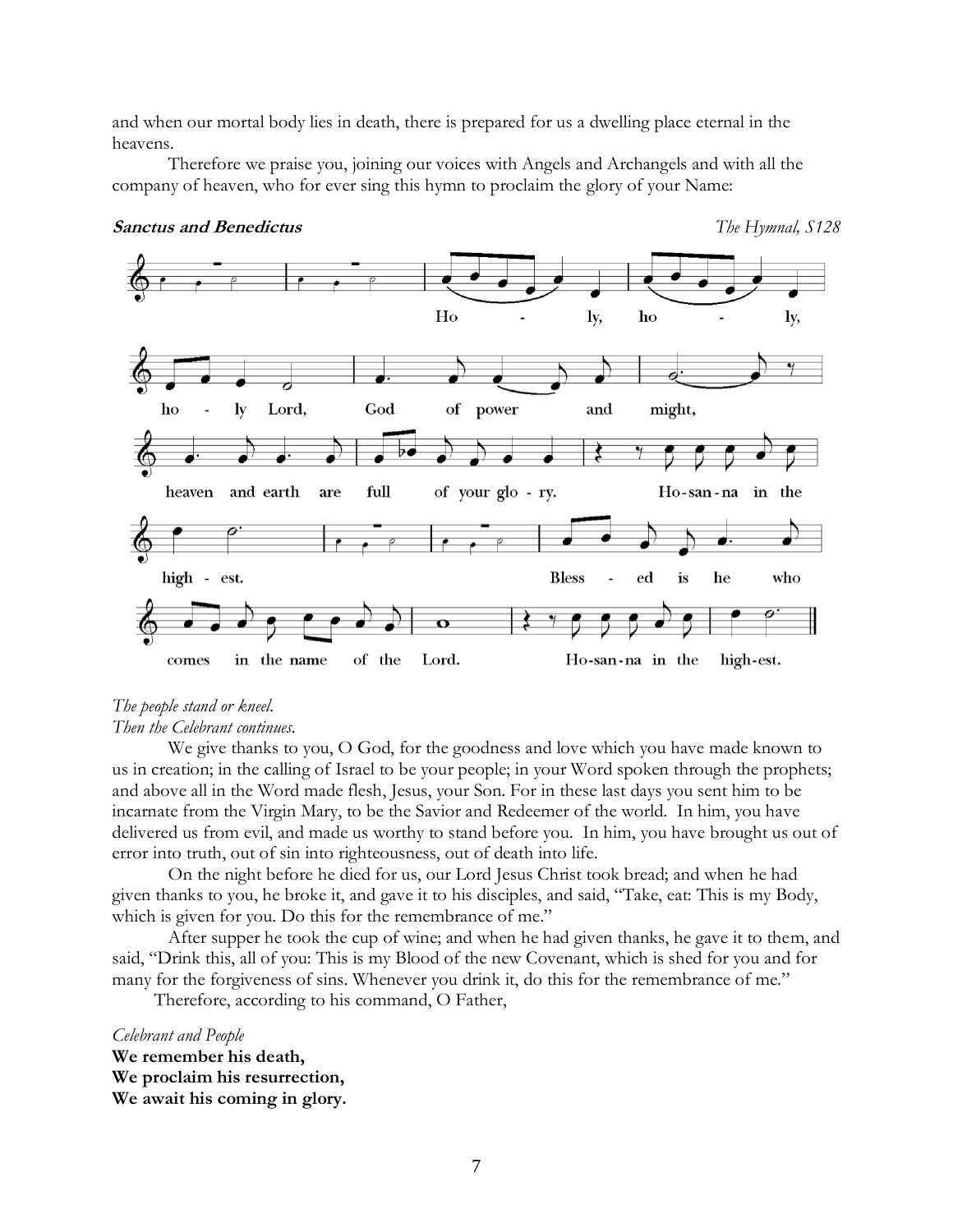#### *The Celebrant continues*

And we offer this sacrifice of praise and thanksgiving to you, O Lord of all; presenting to you, from your creation, this bread and this wine.

We pray you, gracious God, to send your Holy Spirit upon these gifts that they may be the Sacrament of the Body of Christ and his Blood of the new Covenant. Unite us to your Son in his sacrifice, that we may be acceptable through him, being sanctified by the Holy Spirit. In the fullness of time, put all things in subjection under your Christ, and bring us to that heavenly country where, with blessed Seth and all your saints, we may enter the everlasting heritage of your sons and daughters; through Jesus Christ our Lord, the firstborn of all creation, the head of the Church, and the author of our salvation. By him, and with him, and in him, in the unity of the Holy Spirit all honor and glory is yours, Almighty Father, now and for ever. **Amen.**

And now, as our Savior Christ has taught us, we are bold to say, *Priest and People*

| Our Father, who art in heaven,    | Our Father in heaven,           |
|-----------------------------------|---------------------------------|
| hallowed be thy Name,             | hallowed be your Name,          |
| thy kingdom come,                 | your kingdom come,              |
| thy will be done,                 | your will be done,              |
| on earth as it is in heaven.      | on earth as in heaven.          |
| Give us this day our daily bread. | Give us today our daily bread.  |
| And forgive us our trespasses,    | Forgive us our sins             |
| as we forgive those               | as we forgive those             |
| who trespass against us.          | who sin against us.             |
| And lead us not into temptation,  | Save us from the time of trial, |
| but deliver us from evil.         | and deliver us from evil.       |
| For thine is the kingdom,         | For the kingdom, the power,     |
| and the power, and the glory,     | and the glory are yours,        |
| for ever and ever. Amen.          | now and for ever. Amen.         |
|                                   |                                 |

#### **Breaking of the Bread**

| Priest | Alleluia. Christ our Passover is sacrificed for us; |
|--------|-----------------------------------------------------|
| People | Therefore let us keep the feast. Alleluia.          |

#### *The Celebrant then says*

The Gifts of God for the People of God. Take them in remembrance that Christ died for you, and feed on him in your hearts by faith, with thanksgiving.

*All are welcome to receive the presence of God in the Holy Eucharist. During times of pandemic (including this time) the church has adopted habits to mitigate the spread of disease and still share in the bread of heaven and cup of salvation. Those sitting in the choir area will receive first. Then the priest will bring the bread down the stairs to the floor of the nave. Please come forward, one person at a time. Receive the bread in your hand and know that both the body and blood of Jesus are present in the wafer. Gluten free wafers are available; please ask for one if you require it. While we cannot safely share the common Cup, a member of the Altar party will receive the Wine on behalf of all.*

### Spiritual Communion

*Those who are unable to receive communion in person are invited to offer this prayer of Spiritual Communion:* In union, Blessed Jesus, with the faithful gathered at every altar of your Church where your blessed Body and Blood are offered this day, I long to offer you praise and thanksgiving.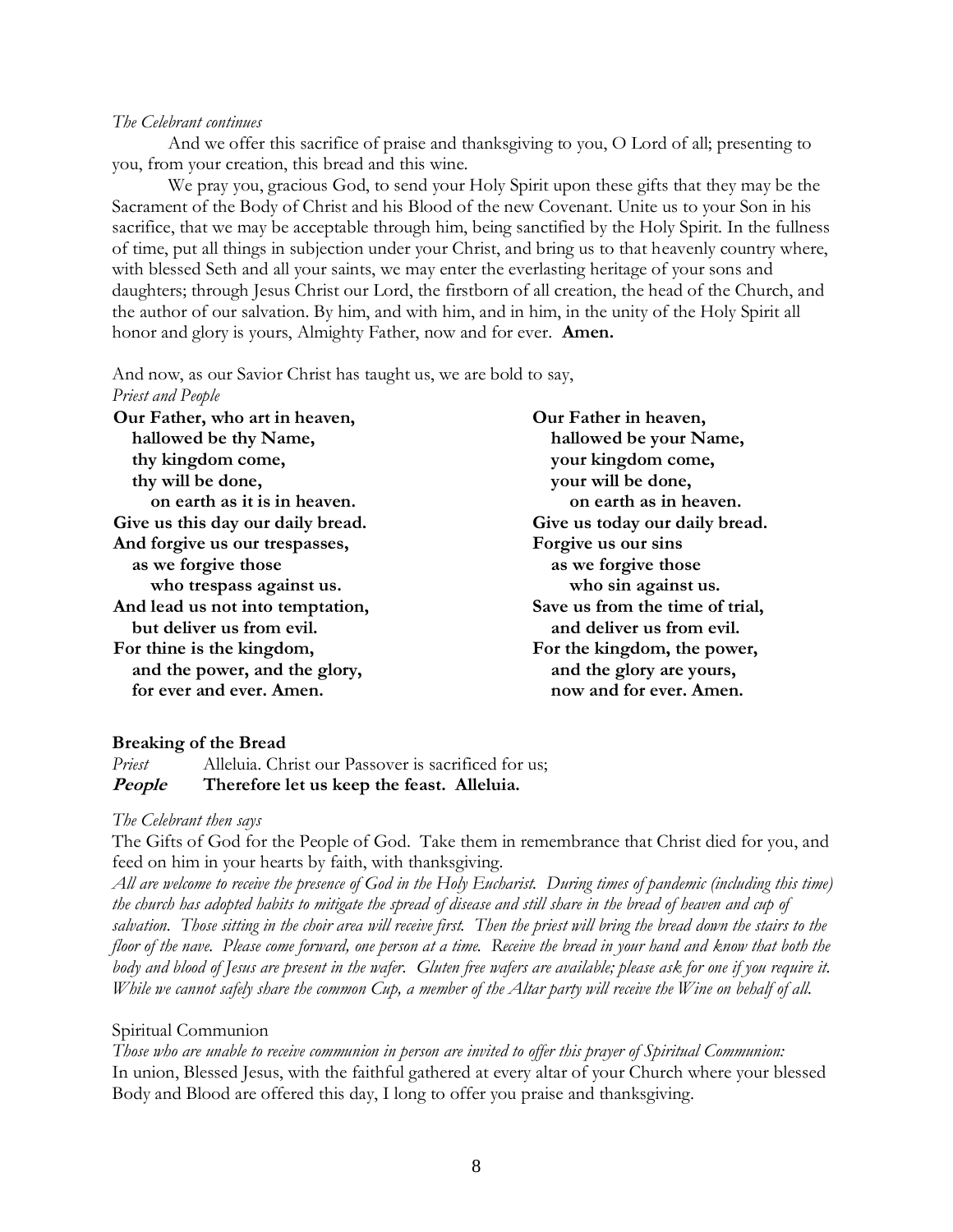I believe that you are truly present in the Holy Sacrament, and since I cannot at this time receive communion, I pray you to come into my heart. I unite myself with you and embrace you with all the affections of my soul. Let nothing separate me from you; let me live and die in your love. Amen.

Piano Voluntary *Gaeta's Lament* Bear McCreary

*Then the Celebrant says* Let us pray.

*The People stand and pray together,* 

**Almighty God, we thank you that in your great love you have fed us with the spiritual food and drink of the Body and Blood of your Son Jesus Christ, and have given us a foretaste of your heavenly banquet. Grant that this Sacrament may be to us a comfort in affliction, and a pledge of our inheritance in that kingdom where there is no death, neither sorrow nor crying, but the fullness of joy with all your saints; through Jesus Christ our Savior. Amen.**

# **The Commendation**

*The ministers take their places at the body.*

*Celebrant* Give rest, O Christ, to your servant with your saints, **People where sorrow and pain are no more, neither sighing, but life everlasting.** 

*Celebrant* You only are immortal, the creator and maker of mankind; and we are mortal, formed of the earth, and to earth shall we return. For so did you ordain when you created me, saying, "You are dust, and to dust you shall return." All of us go down to the dust; yet even at the grave we make our song: Alleluia, alleluia, alleluia.

# **People Give rest, O Christ, to your servant with your saints, where sorrow and pain are no more, neither sighing, but life everlasting.**

# *The Celebrant then says*

Into your hands, O merciful Savior, we commend your servant Seth. Acknowledge, we humbly beseech you, a sheep of your own fold, a lamb of your own flock, a sinner of your own redeeming. Receive him into the arms of your mercy, into the blessed rest of everlasting peace, and into the glorious company of the saints in light. **Amen.**

Let us go forth in the name of Christ. **Thanks be to God.**

**Hymnal 657** *Love divine, all loves excelling The Hymnal, 1982*

*The Ministers and family process from the Church. All are invited to join the procession to Pine Hill Cemetery for the Committal. Please bring this leaflet with you.*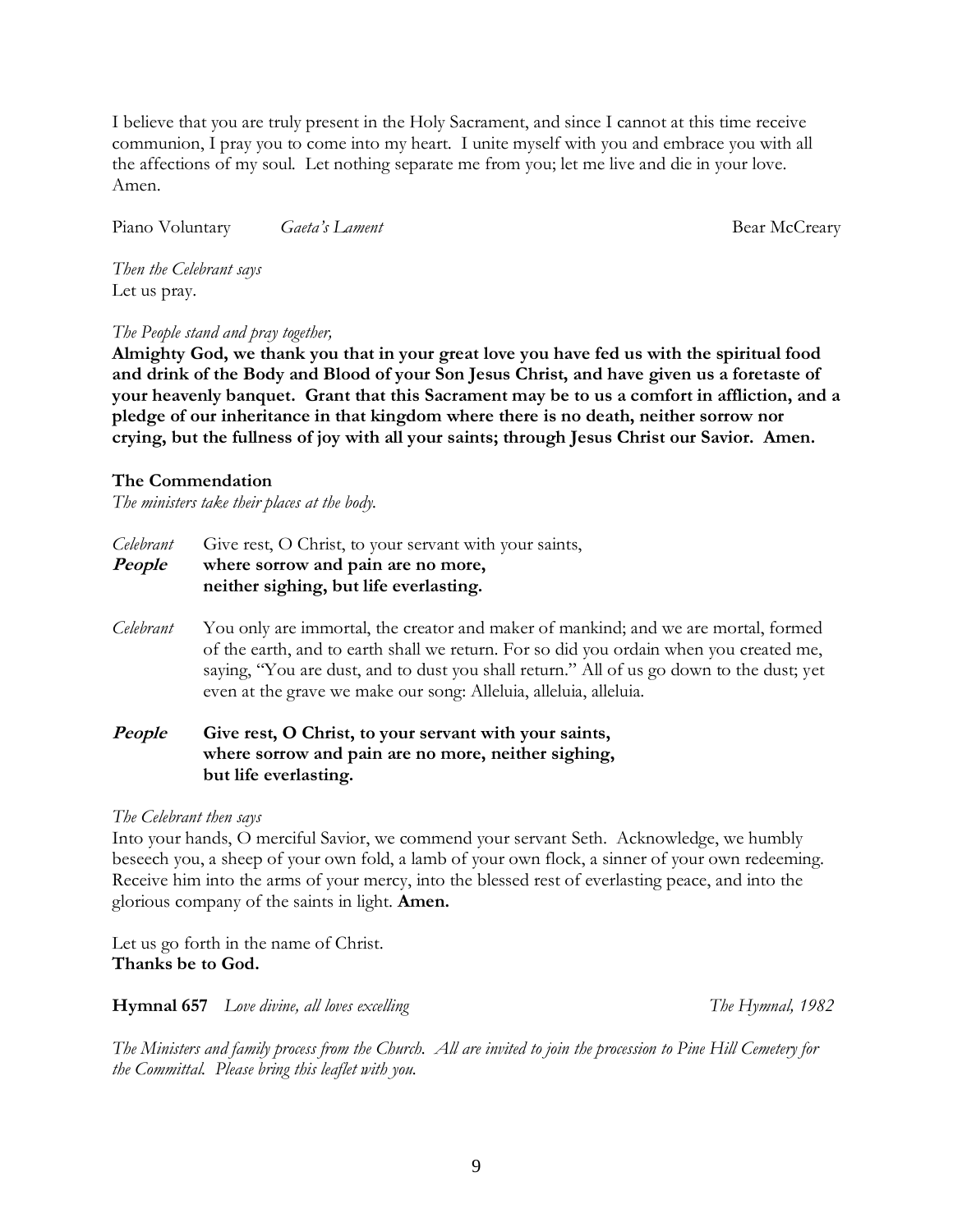# **The Committal**

Everyone the Father gives to me will come to me; I will never turn away anyone who believes in me.

He who raised Jesus Christ from the dead will also give new life to our mortal bodies through his indwelling Spirit.

My heart, therefore, is glad, and my spirit rejoices; my body also shall rest in hope.

You will show me the path of life; in your presence there is fullness of joy, and in your right hand are pleasures for evermore.

In sure and certain hope of the resurrection to eternal life through our Lord Jesus Christ, we commend to Almighty God our brother Seth, and we commit his body to the ground; earth to earth, ashes to ashes, dust to dust. The Lord bless him and keep him, the Lord make his face to shine upon him and be gracious to him, the Lord lift up his countenance upon him and give him peace. **Amen.**

The Lord be with you. **And also with you.** Let us pray.

**Our Father, who art in heaven, hallowed be thy Name, thy kingdom come, thy will be done, on earth as it is in heaven. Give us this day our daily bread. And forgive us our trespasses, as we forgive those who trespass against us. And lead us not into temptation, but deliver us from evil. For thine is the kingdom, and the power, and the glory, for ever and ever. Amen.**

Almighty God, with whom still live the spirits of those who die in the Lord, and with whom the souls of the faithful are in joy and felicity: We give you heartfelt thanks for the good examples of all your servants, who, having finished their course in faith, now find rest and refreshment. May we, with all who have died in the true faith of your holy Name, have perfect fulfillment and bliss in your eternal and everlasting glory; through Jesus Christ our Lord. **Amen.**

Rest eternal grant to Seth, O Lord; **And let light perpetual shine upon him.**

May his soul, and the souls of all the departed, through the mercy of God, rest in peace. **Amen.**

# **The Blessing and Dismissal**

The God of peace, who brought again from the dead our Lord Jesus Christ, the great Shepherd of the sheep, through the blood of the everlasting covenant: Make you perfect in every good work to do his will, working in you that which is well-pleasing in his sight; and the blessing of God Almighty, the Father, the Son, and the Holy Spirit, be among you and remain with you always. **Amen.**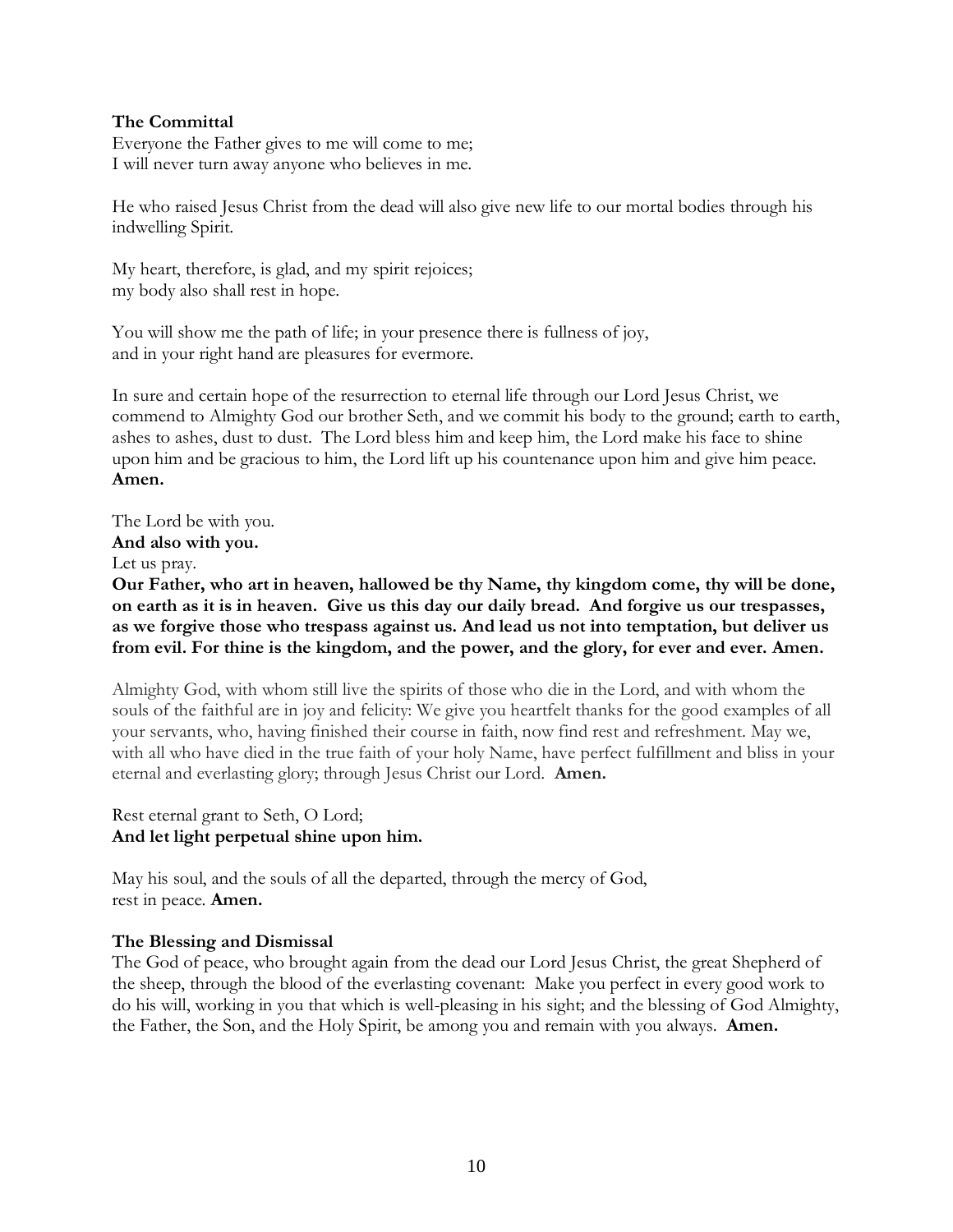#### **Ministers of Today's Liturgy**

| Acolyte                     | Robert Duval                 |
|-----------------------------|------------------------------|
| <b>Altar Guild</b>          | Bill Stroud, Josh Velez      |
| <b>Eucharistic Minister</b> | Debbie Randzio               |
| Readers                     | Marshall Hughes, Candy Oyler |
| <b>Stream Team</b>          | Curt Hahn, Bill Stroud       |
| <b>Ushers</b>               | Al Randzio, Burt Hansen      |
|                             |                              |

#### **PERMISSIONS**

Except as noted within the text of the service leaflet: The structure and words of our service are taken from *The Book of Common Prayer, Enriching Our Worship, The Book of Occasional Services*, and *Prayers for an Inclusive Church,*  by Steven Shakespeare (all by Church Publishing).The Biblical texts of the Old Testament, New Testament, and Gospel lessons are from the New Revised Standard Version Bible, copyright 1989 by the Division of Christian Education of the National Council of the Church of Christ in the USA. Hymns are taken from *The Hymnal 1982, Lift Every Voice and Sing II,* and *Wonder, Love, and Praise* (all by Church Publishing) and *Songs & Prayers from Taizé,* (GIA Publications, Inc.). Permission to print/post hymns for congregational use is granted by Rite Song and/or One License and permission to podcast/stream the music in this service is granted by One License: #A-723294.